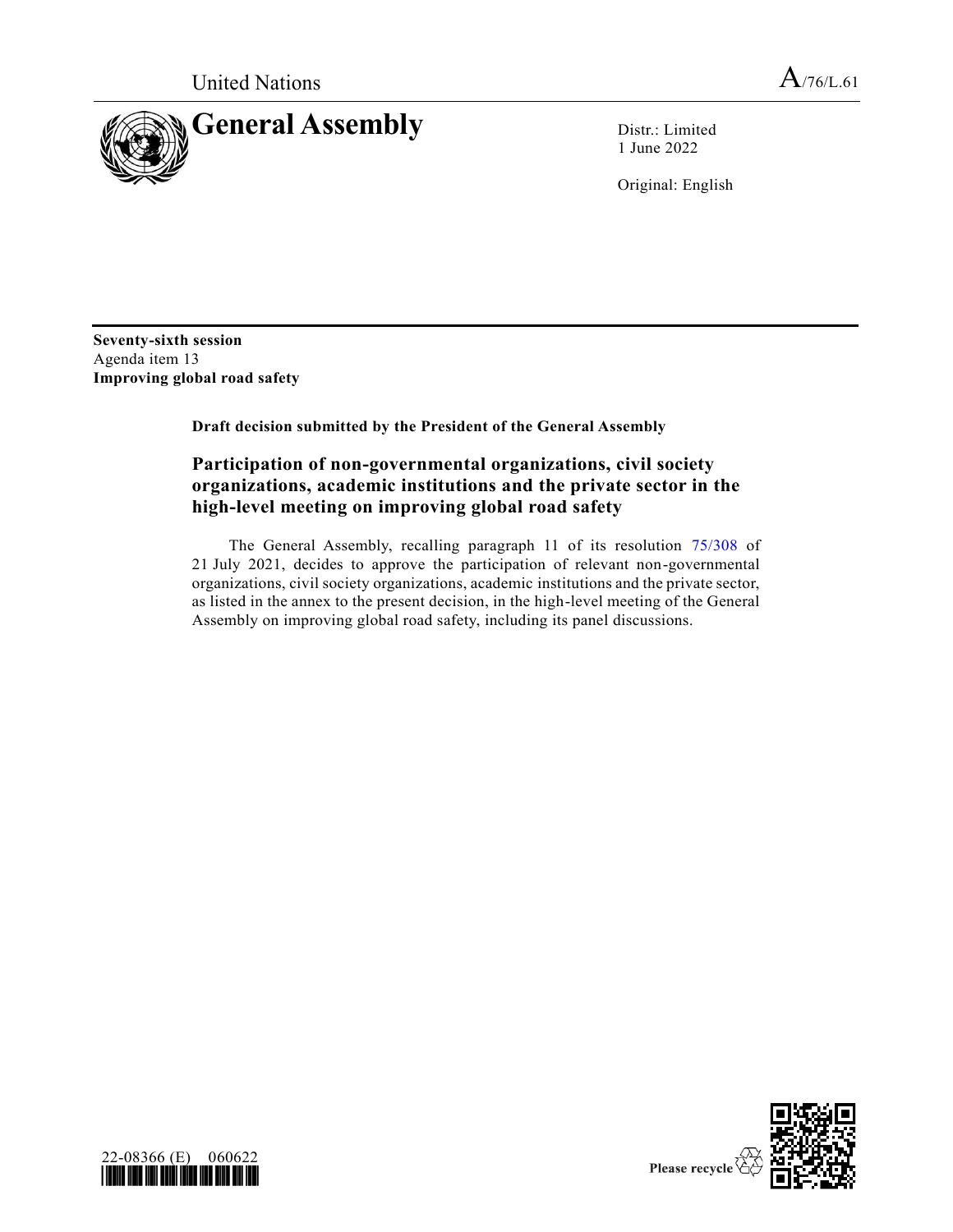## **Annex**

A Better Cameroon AB InBev Foundation ADVANCED ENGINEERING CONSULTANTS LIMITED Advocacy Unified Network Amend ANCAP Safety Asociación Madres del Dolor Association for Safe International Road Travel (ASIRT) Association for Solidarity through Humanitarian Imperative Action (ASHIA International) Association for the Advancement of Automotive Medicine (AAAM) Australasian College of Road Safety Autoliv Avoid Accident Center of Consultancy for Road Victims – CCVR Romania Céntrico Rep. Safe Mobility Coalition China Automotive Technology & Research Center Christian Care Foundation Pakistan Dr. Yusuf John Suberu Foundation Driveschool Enterprises Pty Ltd Earth Regenerative Project Sierra Leone Eastern Alliance for Safe & Sustainable Transport Ethiopian Society of emergency and critical care professionals Falconi Foundation for Environmental Safety (FES) Fundacion Gonzalo Rodriguez Gateway Associates (UK) Ltd Georgia Alliance for Safe Roads Global New Car Assessment Programme Global Road Safety Partnership GreenLight Initiative Humanity For The World (HFTW) Improve Your Society Organization (IYSO) Indian Alliance of NGOs For Road Safety INSTITUT DE DIPLOMATIE PUBLIQUE/INSTITUTO DE DIPLOMACIA PUBLICA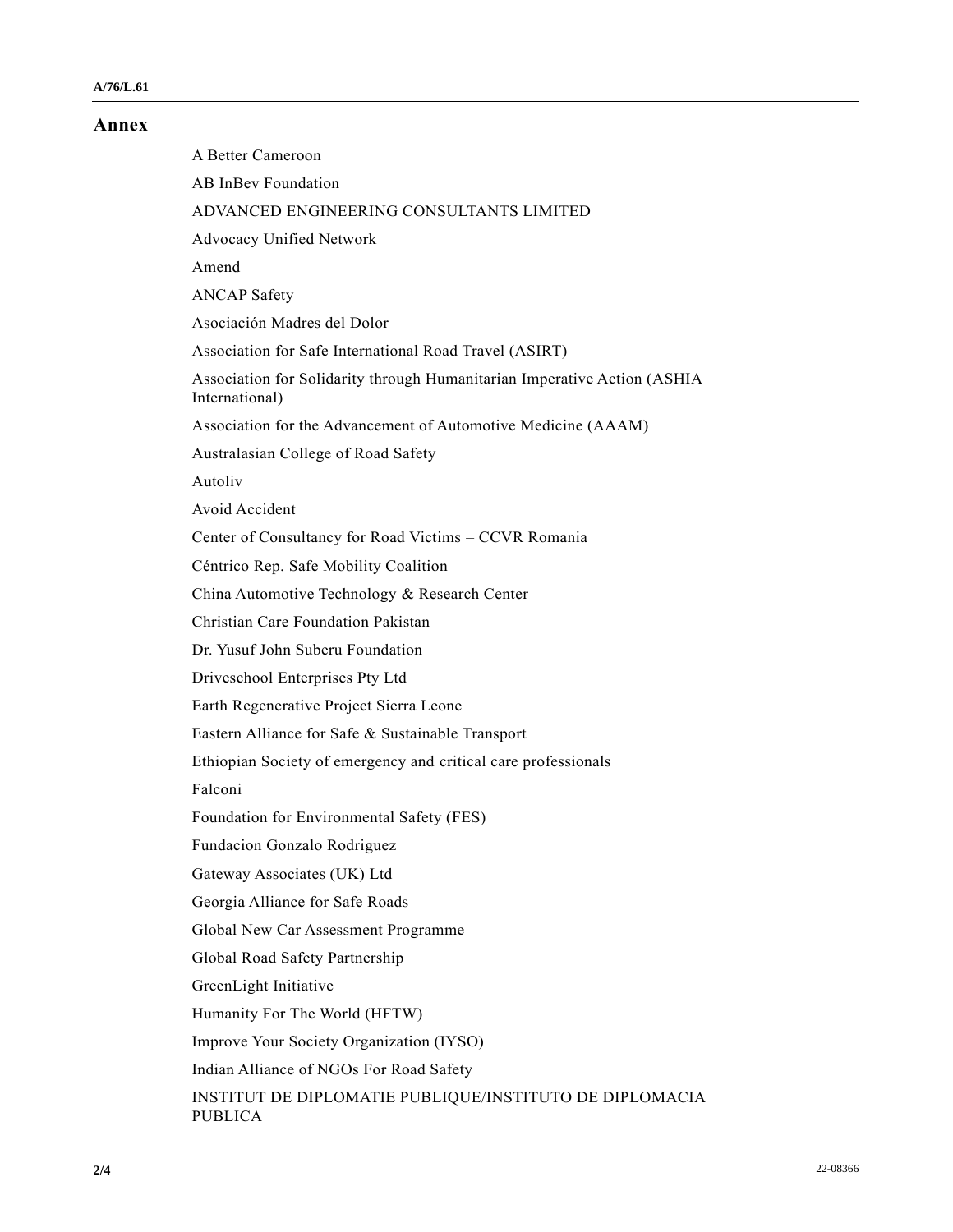Institut Safer Africa (INSA) International Road Victims Partnership – IRVP ISHAKA 2250 Jimma University Johnson & Johnson Keep Fighting Foundation Kwapda'as Road Safety Demand (KRSD) Trust Fund les amis de la route association de prevention routiere Liga Contra La Violencia Vial Madan Bhandari Foundation NASA Foundation Nepal Needs for Orphans Foundation Nepal Automobiles' Association (NASA Nepal) Network of Employers for Traffic Safety (NETS) Odisha Calling Foundation OHANA 503 Orienting ONGD P(A)T – PREVENCION ACCIDENTES TRÁFICO Pirelli Public Association "Road Safety" Road Accident Prevention Network Center Road safety Alert Foundation Road Safety Association Road Safety Council of Pakistan Road Safety Pioneers (RSP) Road Users Development Network of Nigeria SAFE India (Social Association For Everyone) Safe Kids Malaysia Universiti Putra Malaysia Safer Australian Roads and Highways SAFETY EXPERTS TECHNOLOGIES MOROCCO SANKALP JYOTI SECUROUTE SIZHE GLOBAL NIGERIA LIMITED SOS ROAD CRIMES PANHELLENIC ROAD VICTIMS ASSOCIATION, GR South Africans Against Drunk Driving – SADD Sustainable Development Council Swatantrata Abhiyan Nepal